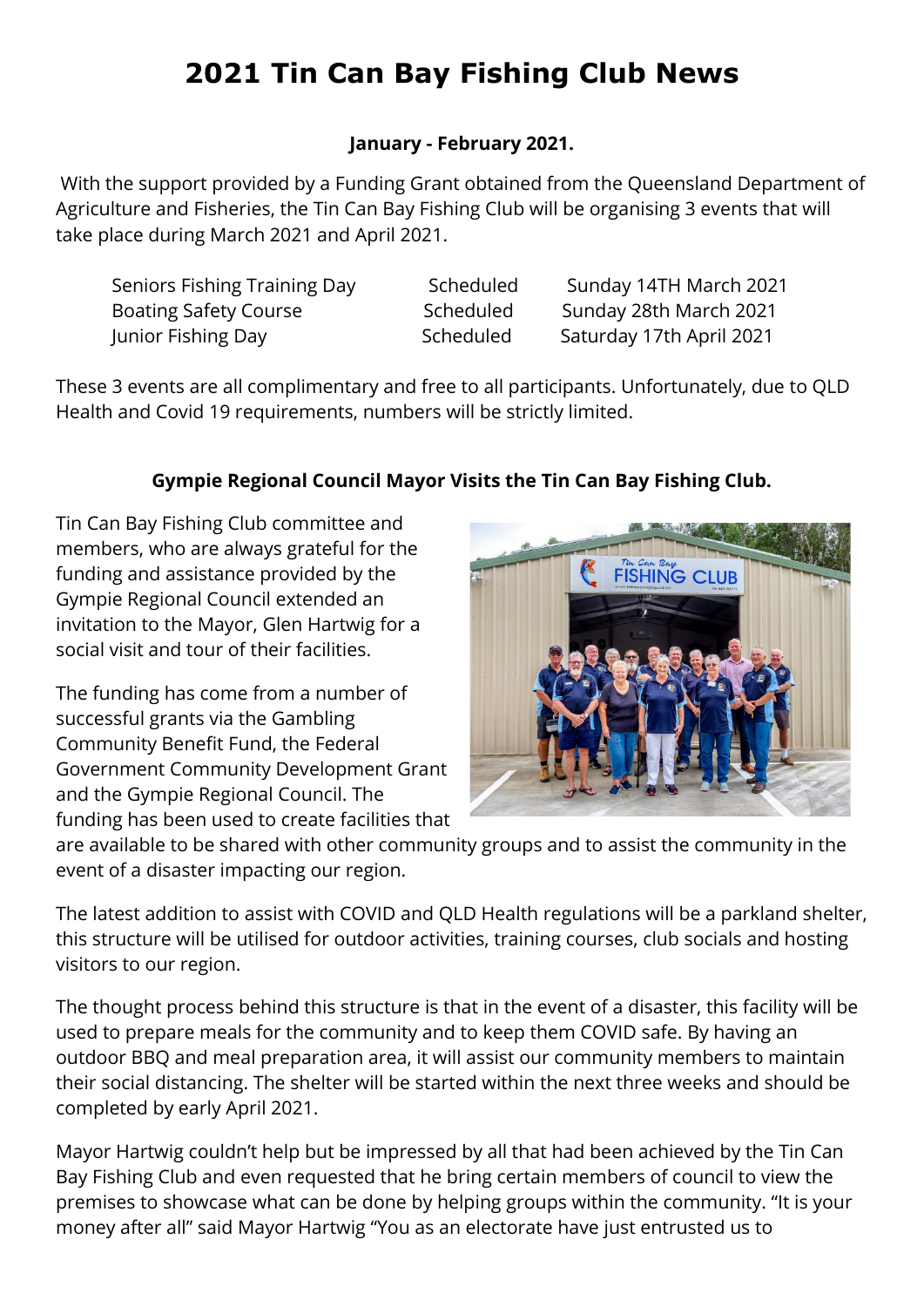administer it, who better than the community to know where the funds are needed the most".

Mayor Hartwig spent time talking with members and addressing questions and concerns that they had regarding council issues. After a lovely morning tea presented by the ladies of the TCB fishing club, he was off to his next appointment in the area leaving all that attended proud of our Cooloola Coast community.

### **April - May 2021**

The Tin Can Bay Fishing Club have recently hosted 3 successful training day events which were all made possible by a Funding Grant which we received from the Queensland Department of Agriculture and Fisheries in 2020.

# **Senior Fishing Training Day** for

Members of the Community. This

event was held at Norman Point, Tin Can Bay on Sunday 14th March 2021.

The fishing training day was well attended with 40 persons in attendance including 17 trainees, two Club Instructors and 21 members in support.

The Club Instructors taught the seniors and covered topics including Rules and Responsibility, Bag Limits, Sustainability of Fish stocks, Green Zones and care of the environment.

There was an extensive briefing on Fishing Safety and the need to always be accompanied by a friend or family member. The trainees were taught knot tying, rigging a rod, casting and attaching various baits including yabbies, beach worms and squid.

All present enjoyed an excellent morning tea with a large variety of sandwiches, sweets, tea and coffee and drinks. After the morning tea, the senior trainees were then accompanied by the instructors to the beach area at Norman Point to cast their lines and try to enjoy some practical fishing. There was a variety of fish caught during the morning including Whiting and a few Flathead.

A BBQ Lunch was provided and all enjoyed the variety of food, fruits and snacks that were available.

All the Seniors were presented with a Certificate of Participation and a Voucher that would assist our local businesses during these difficult times.

The event's objectives and planned outcome were all achieved and included many comments received from the participants who really enjoyed the training day. There were also many comments and notes of appreciation received at the end of the day.

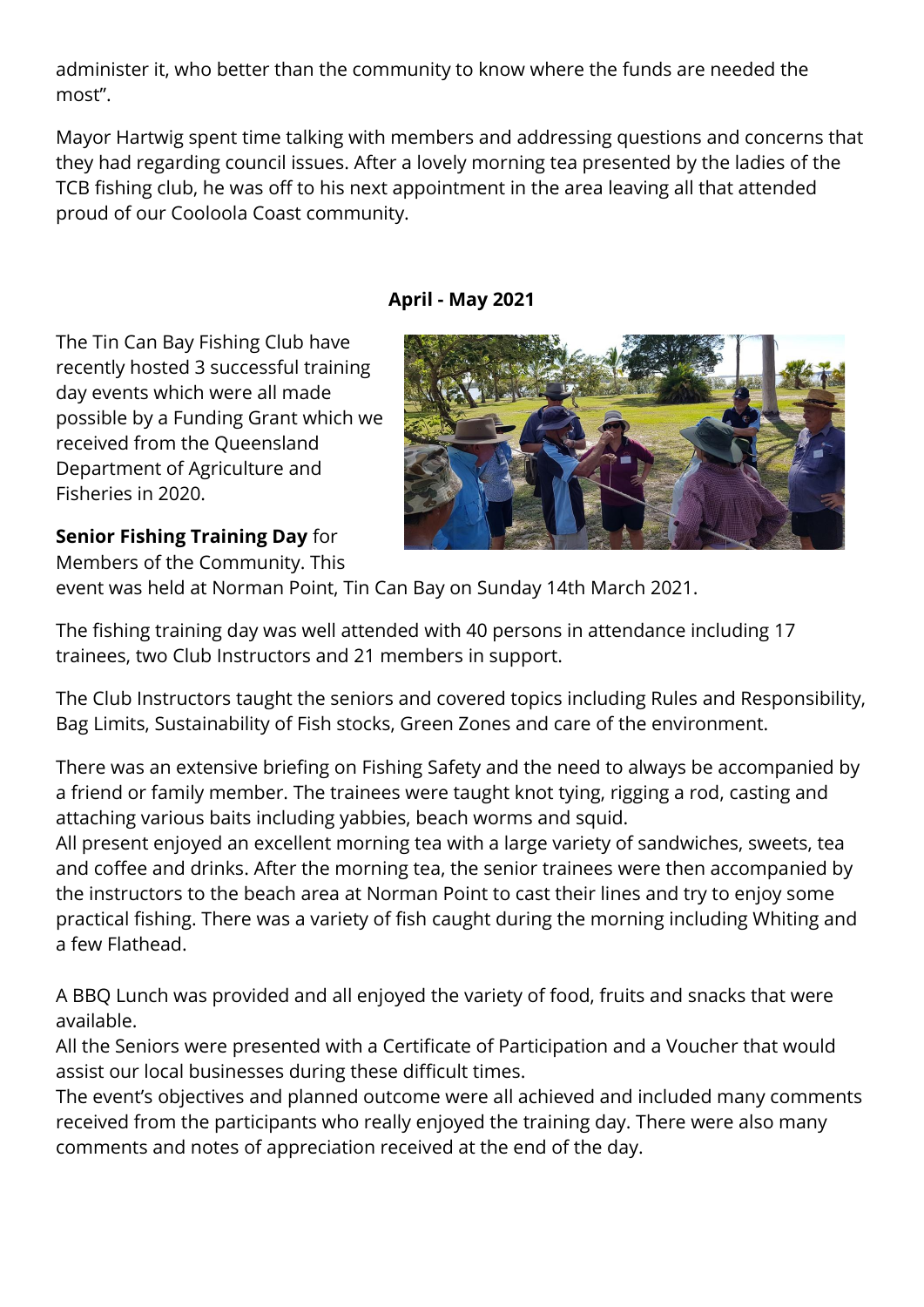### **Boating Safety Course** for

Members of the Community. The event was held at the Tin Can Bay Fishing Club House, 33 Dolphin Avenue, Tin Can Bay on Sunday 28th March 2021.

The Boating and Safety course was well attended with 16 participants and 17 club members who assisted during



the event. There were two members of the Hervey Bay Water Police in attendance who discussed Boating Safety, Skippers Obligations, Rules and Regulations, Life Jacket requirements, Emergency Equipment and Speed restrictions.

There were two 4.5 m fishing boats on display and participants were able to be shown various anchors, safety equipment, V sheets, Flares and EPIRB demonstration. Builders Plate requirements and maximum numbers of persons recommendation and boat load limitations were also discussed.

The participants then enjoyed a very well presented morning tea with a variety of items including tea, coffee and drinks available to everyone.

A comprehensive briefing on Boating Weather Forecasts, Tides and Safety precautions to be taken when crossing Coastal Bars. Radio Emergency Communications were also discussed as well as the recommendation to log on with Marine Rescue Services.

The participants then enjoyed a delightful lunch that was prepared by our volunteer members. After lunch, the participants were all presented with a Certificate and Vouchers to be used at local businesses.

All the Boating Safety Course objectives were achieved with many favourable comments and notes of thanks and appreciation conveyed to our members.

## **Junior Fishing Training Day** for Juniors

aged from 7- 15 years. This event was held at Norman Point, Tin Can Bay on Saturday 17th April 2021.

There were 55 persons who attended the Junior Fishing Day including 15 juniors, their parents, Club instructors and club members. The Juniors were given a very big welcome by the members and the emphasis was on learning and having fun.

The Training segments were fully supervised and co-ordinated by the Club's



Instructors, who were assisted by members who were also Blue Card holders.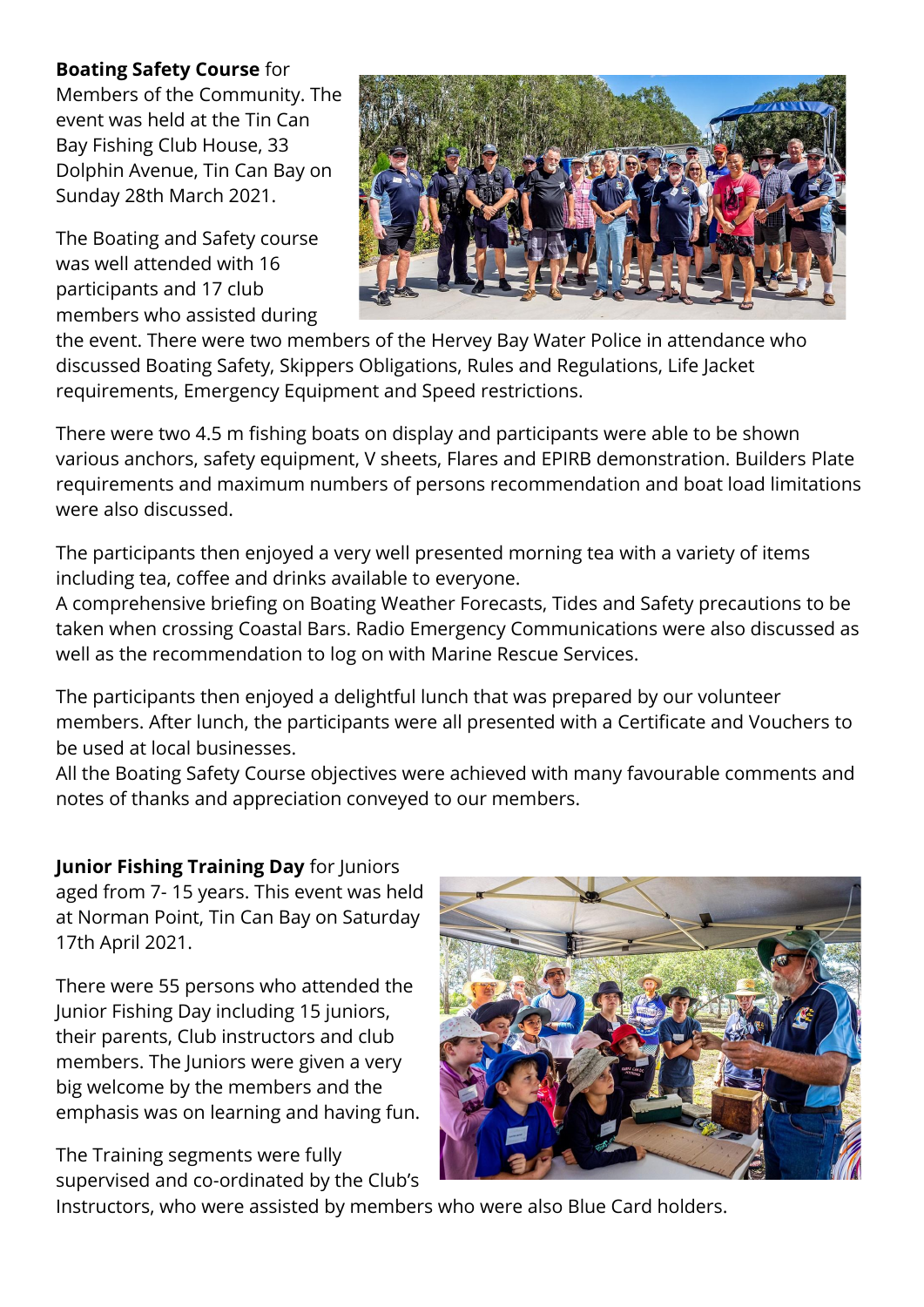## **Training Segments:**

Knot Tying, Rod Rigging, Casting, (Morning Tea break) then Hook Tying, and Practical Fishing segment at Norman Point.

The Juniors and their parents enjoyed an excellent lunch from 12noon to 12.30pm that was prepared by our volunteer members.

After lunch, the Juniors were all presented with a Certificate, a new Rod and Reel and a Tackle Box which was a result of a Recreational Funding Grant that was made available and provided by the Queensland Department of Agriculture and Fisheries.

## **June - July 2021**

The variable weather conditions have been challenging at times but members are enjoying themselves landing a few squid and having some relaxation and fun. There have been some quality fish caught recently including Flathead, Cod, Trevally, Slatey bream as well as a quality Red Emperor from over the bar submitted by a few of our members during the May mini comp.

The Club fishing days in conjunction with the recent visit by 60 members of the Hervey Bay Fishing Club to Tin Can Bay was enjoyed by members of both clubs.The interaction with the visitors was excellent with club members attending both social evenings at the Tin Can Bay Tourist Park. The final weigh in and trophy presentation for their competition was held at lunch time on Sunday. Their members managed to catch a few fish and good numbers of squid. Their highest point scoring fish was a Golden Trevally which was caught by one of their members who was fishing with Derek Andrews.

TCB Fishing Club members are looking forward to visiting Hervey Bay to continue the friendship and interaction between our respective clubs.

Club Activities planned for June include assisting the TCB Dragon Boat Club during their Regatta and the welcoming of Costa Georgiadis, host of ABC Gardening Australia for a July fundraising event at TCB to assist other local volunteer groups. Costa will also be visiting schools at Gympie during his visit.

The Tin Can Bay School recently requested our members to attend and provide an introduction to fishing to their younger students. The students enjoyed learning to tie knots and casting a line and a very good time was held by all. The TCB School thanked the club and its members for assisting during the morning.

#### **August 2021**

The Club Executive Committee and Members would like to acknowledge and thank the Gympie Regional Council for the Grant Funding of \$1,598.00 received in Round 2/2021. This funding has enabled the club to purchase a new Laptop Computer and Printer as well as a subscription to Quick-Books for two years.

This will provide the Club Treasurer with the means to provide excellent Fiscal Management and assist both our Accountant and Auditor at the end of each financial year.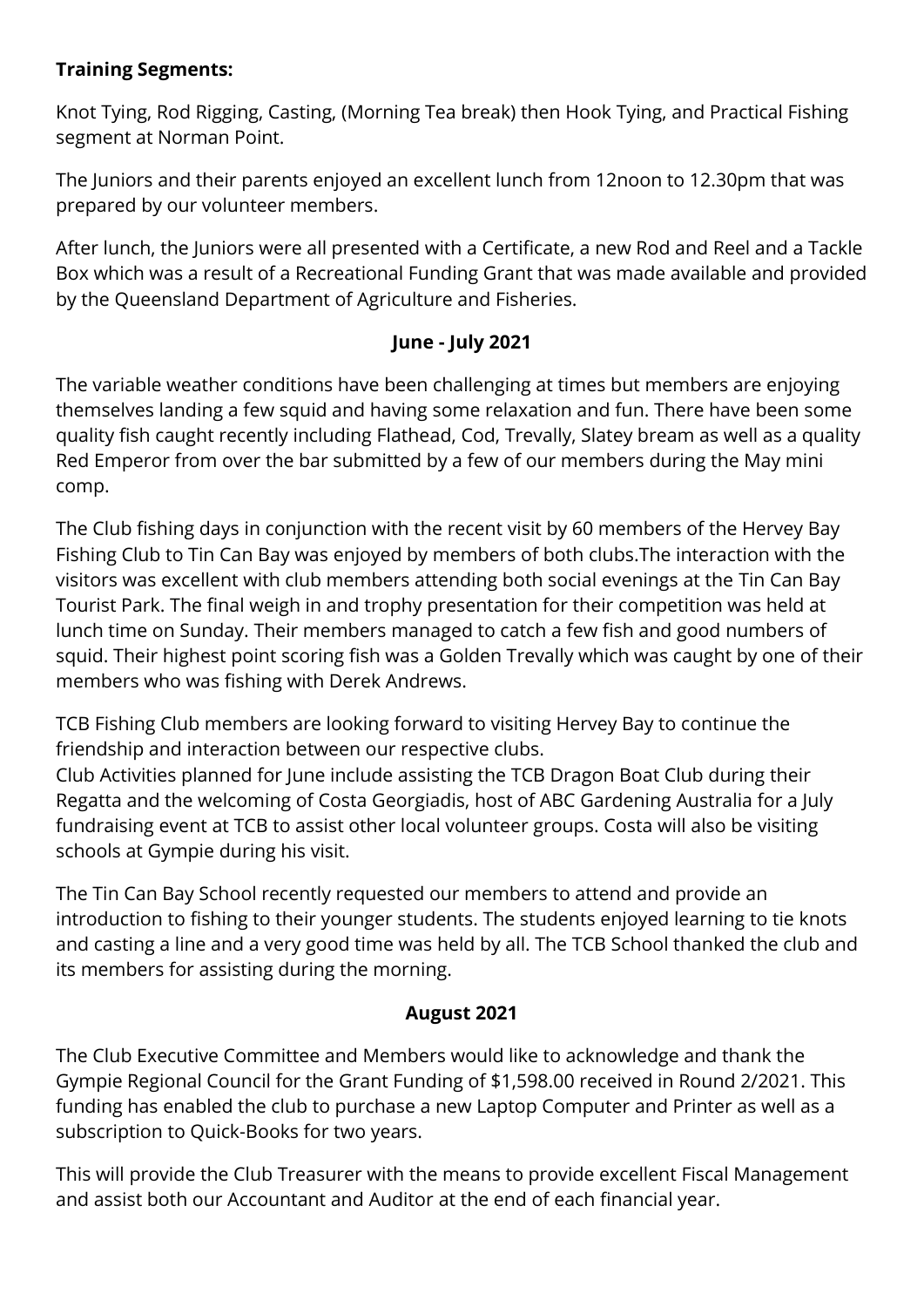The Tin Can Bay Fishing Club recently expanded its education and training profile, by hosting a training day workshop for members. Topics covered included State-wide and local Rules and Responsibilities, Bag Limits, Fish-Stock Sustainability, Green Zones and care for our environment.

The workshop was well supported with 32 persons in attendance. The information and support provided by our senior Club-Instructors. New members were shown knot-tying, how to properly rig a rod for different fishing locations and species, bait-net casting and advice on bait types, including soft plastics, squid jigs, yabbies, beach worms and squid.

There was an extensive briefing on Fishing and Water Safety, and the importance of providing others with accurate details on planned fishing locations and estimated time of return. Members were also shown the most up-to-date Charts in our region, with emphasis on various species-specific fishing locations.

Green Zones were covered in detail, as fishing in a Green Zone (accidental or not), carries a hefty fine. You **can travel through** a Marine National Park (Green) Zone with fishing gear on board your craft, provided that all fishing lines are stowed or secured; that is, any line or hand-held rod is inboard the boat or in rod holders.

The Club will schedule regular workshop training days and social events to provide ongoing support to members, as well as a variety of activities including Deep Sea Fishing Charters, a Rainbow Beach fishing day and a number of social events such as a visit to a Red Claw Cray Farm at Downfield.

The weather has limited activities recently, but members have reported good size bream (throwing strips of poddy mullet near the Pylons), whiting and squid have still been landed. Some solid Flathead can be found, but they are not as plentiful as this time last year. Using smaller, lighter baits and lures seems to offer the best results at the moment. Golden Trevally are showing up in Snapper Creek, but it is important to "ride the tide" for the best chance of some quality fish.

## **October/November 2021**

The Club held its annual general meeting on  $22<sup>nd</sup>$  of October with a total of 15 members being voted into various roles within the Committee. The club was left in good order by the past Executive and Committee, leaving a very solid base for the incoming Committee to build upon.

It's been a quiet month for Club fishing trips with a number cancelled due to inclement weather, here's hoping for the weather to be on the improve in the weeks ahead.

The club continues to hold regular Club training and social events, attracting good support from members. The new Committee will continue with these initiatives going forward as feedback from the members is most supportive. On this note the annual Christmas party and Club presentations will be held  $28<sup>th</sup>$  of November – so Members contact the Secretary with your RSVP if you haven't already done so.

As mentioned, the weather has limited activities recently, however members have reported good catches of Mangrove Jack – still a bit on the small size. With the Jack season just